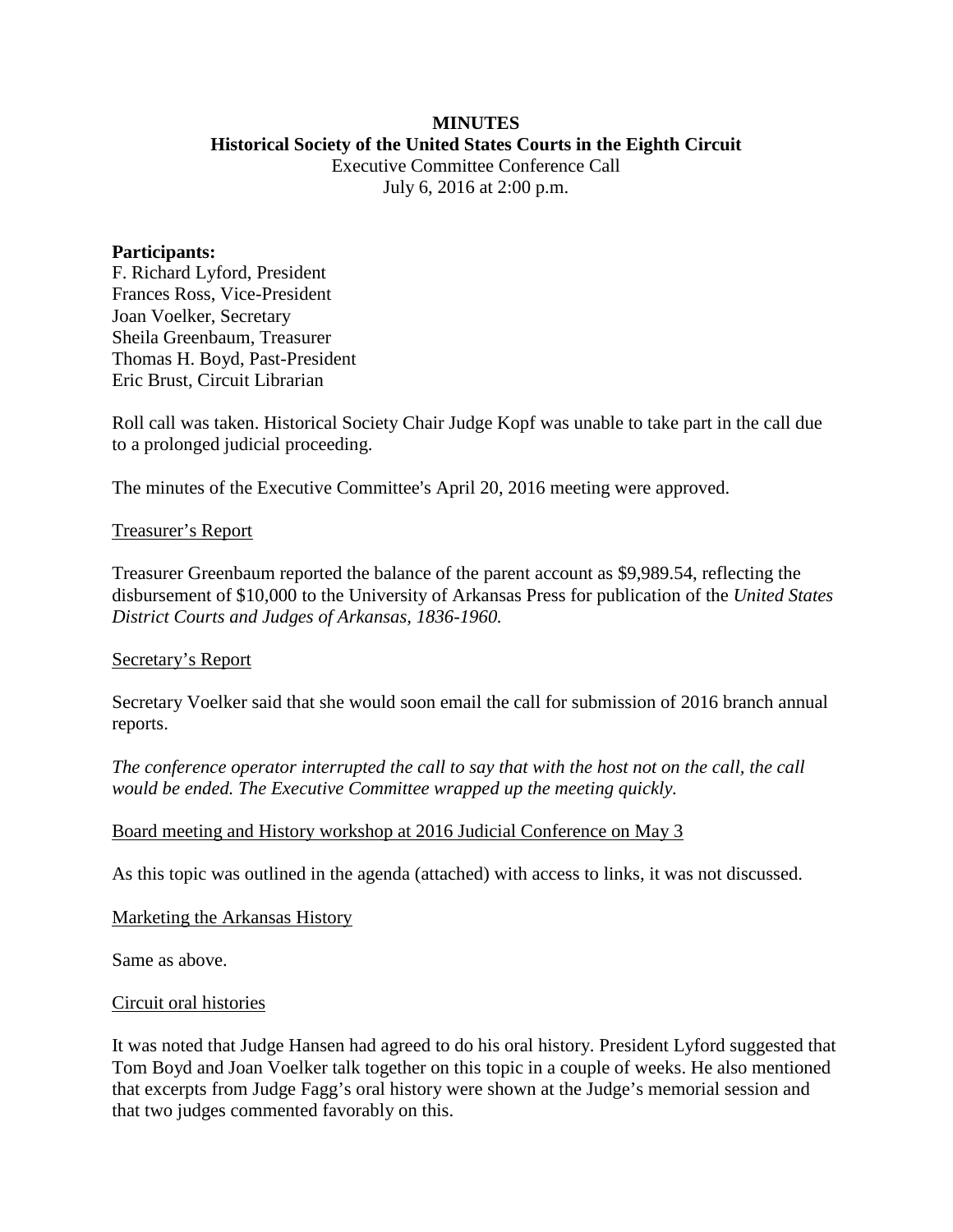Next meeting

The date of the next conference call meeting was discussed and agreed upon as **Wednesday, October 5, 2016, at 1:30 p.m.** 

There being no other business, the conference call meeting was adjourned.

Respectfully submitted,

Joan Voelker

Joan Voelker, Secretary